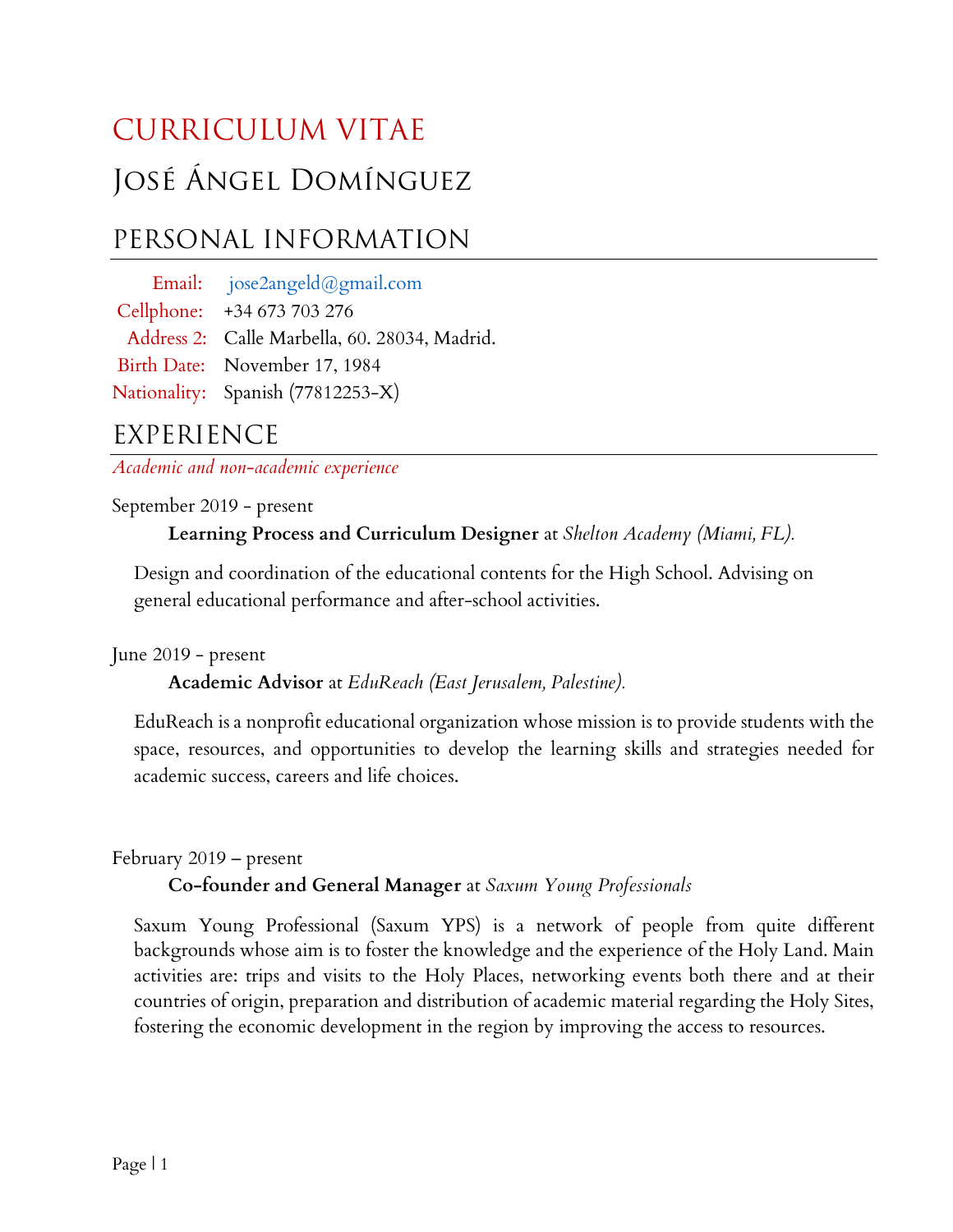#### Advisor at Saxum Foundation

Promoting the development of the Saxum Visitor Center, improving the network of the foundation, and advising on all activities and projects.

#### March 2019 – June 2020

#### Program Manager at FUNCIVA – Fundación Ciudadanía y Valores (Madrid, Spain).

Design and implementation of the educational structure of "The Mark Program". An instructional program aiming boys aged 16-22 with the objective of helping them develop their Soft Skills in a unique and interactive methodology.

Coordinate the work of all content creators for the educational platform of the program, including materials from different areas (management and humanities mainly).

Coaching and supporting all instructors of the program and coordinating their contents to increase the impact of their performance.

June 2013 – June 2018

#### Chief Executive Officer at Polis – The Jerusalem Institute of Languages and Humanities

Coordinating the work of all departments. Serving as Secretary of the Executive Board.

Responsible for Human Resources Department. Promoting and centralizing the hiring of the personnel. Fostering the career development of all staff members. Creation and implementation of the Polis Institute Volunteering Program. Following up on the selection process for volunteers.

Supervising and boosting the performance of the Administrative and Financial Departments. Following up the budget (implementation, proposals of improvement or adjustment, etc.) Preparing and reviewing all financial documents under the supervision of the Committee.

Coordinating the work of the auxiliary staff and supervising all resources, specially maintenance, equipment and supplies. Following up the maintenance and refurbishment of the facilities.

Responsible for fundraising, marketing, promotion, and communication. Coordinating the promotion of Polis Institute's ideas, programs, and courses. Creator/supervisor of contents for the social media (Polis Institute's website, social networks, and blog).

#### Methodology Coordinator (Teachers' Workshop Organizer) at Polis Institute

Coordinator of the Polis Method activities program.

Preparing and reviewing contents for the Training Program in coordination with the departments under the supervision of the Deputy Director.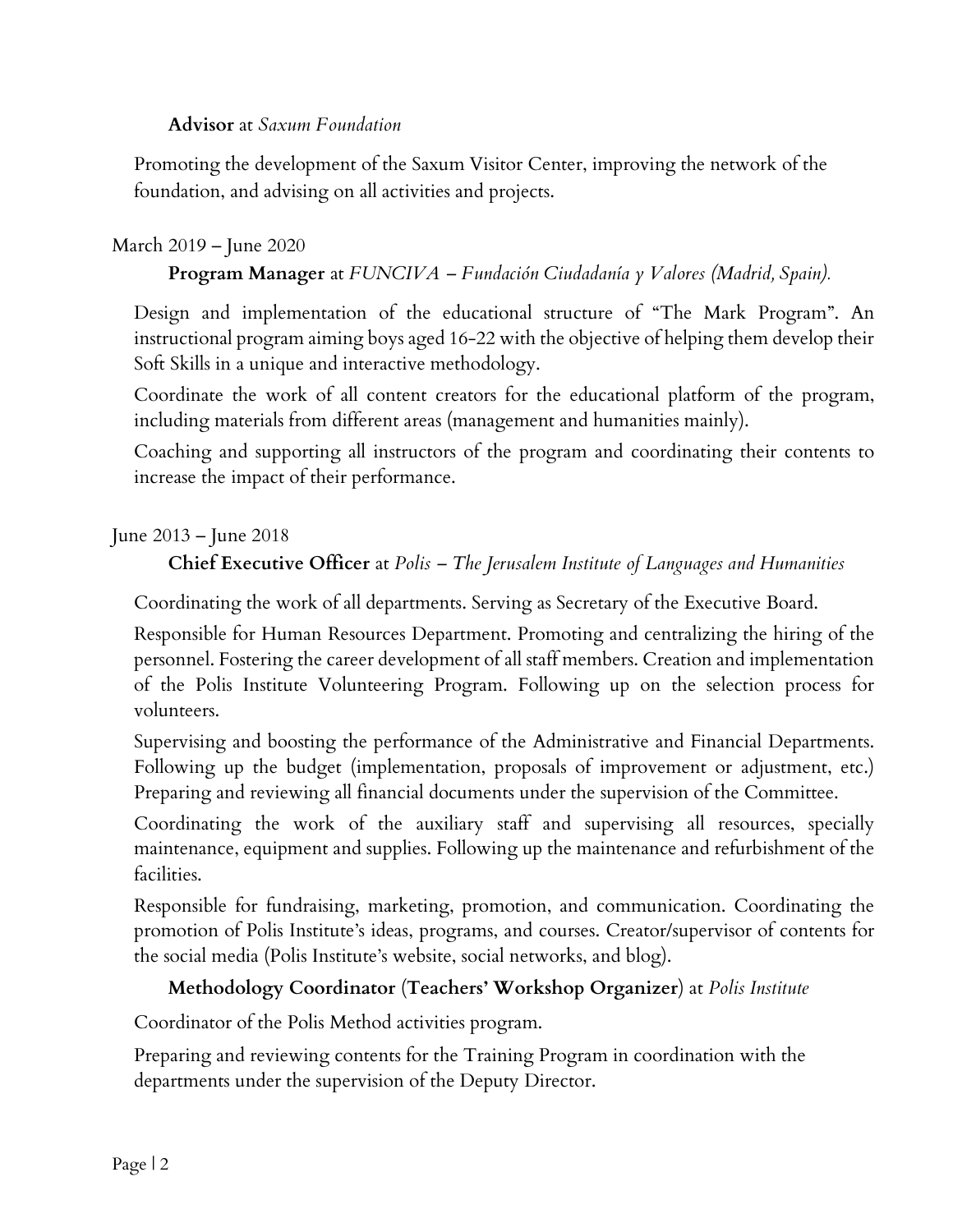Follow up on the organization of Training Programs and Workshops for academic staff. Supervising the feedback from staff and students and proposing improvements of the method.

April 2015 – June 2018 Co-Founder and Manager of Polis Institute Press

July 2014 – March 2019

#### Latin Language Instructor at Polis Institute

- Latin Teacher Methodology Course at Polis Institute, August 2017
- Latin Summer Course organized by Polis Institute, certified by Pontificia Università della Santa Croce, Rome, July 2016
- Christian Latin Course organized by Polis Institute, certified by Universitat Internacional de Catalunya, Barcelona, July 2015
- Latin Summer Course at Polis Institute, Jerusalem, July 2014

Polis Method Instructor at Polis Institute

#### November 2014 – June 2018

Coordinator of the "Saxum Project" at Polis Institute

Content provider for the "Saxum Visitor Center"

May 2014 - March 2019

Director of the Polis Documentary Center at Polis Institute

July 2018 – March 2019

Head of Latin Department at Polis - The Jerusalem Institute of Languages and Humanities

June 2013 – September 2017

Head of Languages Department at Polis Institute

#### June 2013 – July 2018

Coordinator of Methodology Courses Abroad organized by Polis Institute, certified by Pontificia Università della Santa Croce

Polis Method Instructor organized by Polis Institute, certified by Pontificia Università della Santa Croce, Rome, July 2016

September 2007 – September 2008

Highschool Teacher on "Matemáticas Aplicadas a las Ciencias Sociales" at Colegio de Fomento Tabladilla (Sevilla, Spain)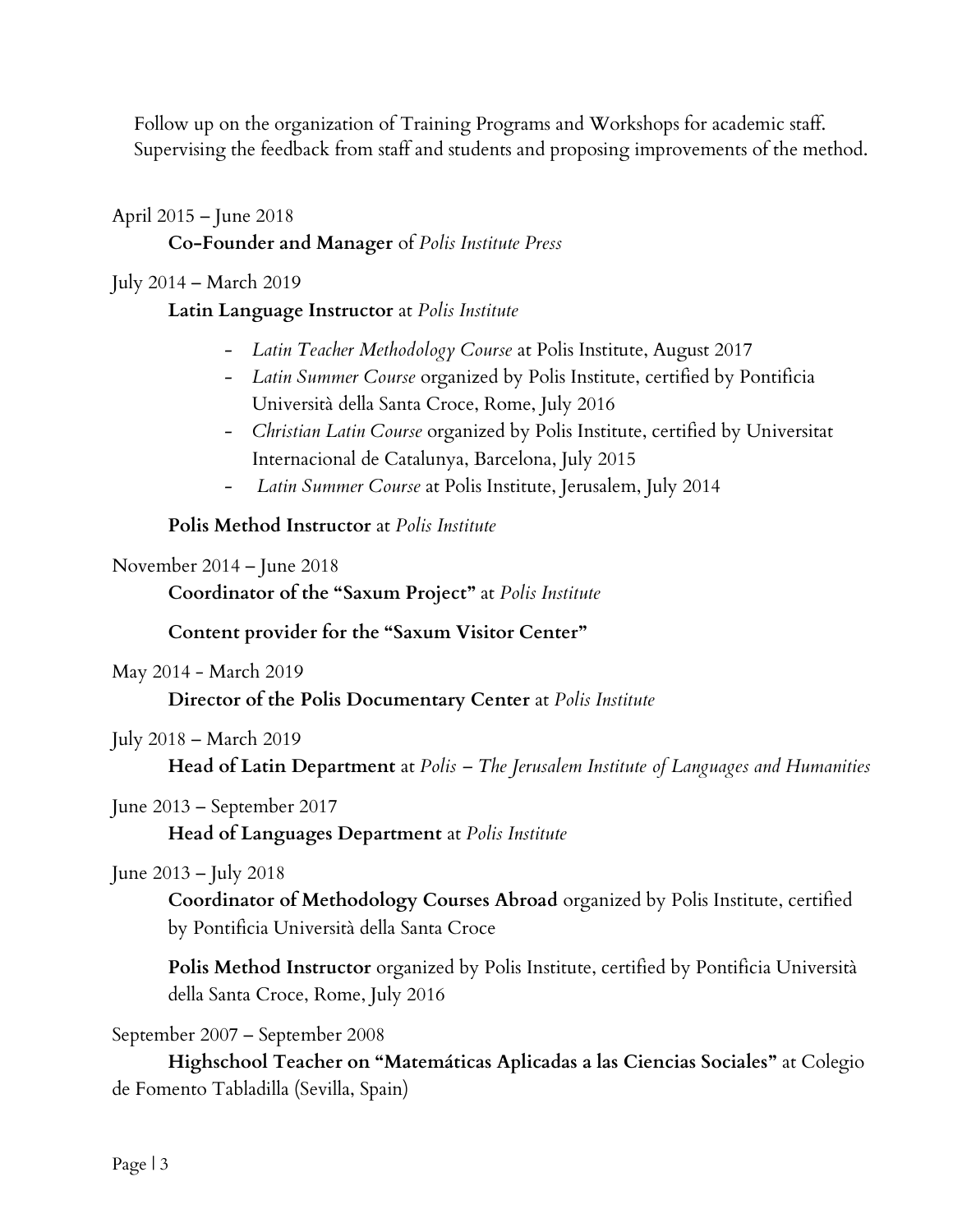### EDUCATION

University Instruction

September 2018 – Present (expected to finish September 2020) Máster Interuniversitario de Filología Clásica at Universidad Autónoma de Madrid & Universidad Complutense de Madrid

February 2014 – April 2019 (Thesis to be defended by March 2019) PhD at Pontificia Università della Santa Croce

PhD Dissertation topic: "Edom y el oráculo de Abdías: Un estudio de estructura y sentido".

Defended in April 2019 with Summa cum Laude

September 2011 – June 2013

MA in Biblical Theology (Pontificia Università della Santa Croce)

Graduated Summa cum Laude

MA Dissertation topic: "El Libro del Profeta Abdías: Status Quaestionis Crítico"

September 2008 – June 2011

BA in Theology (Pontificia Università della Santa Croce)

September 2005 – June 2007

MA in Business Administration (Universidad de Sevilla)

September 2002 – June 2005 BA in Business Administration (Universidad de Sevilla)

#### Modern Languages

Spanish – native English – fluent  $(C2)$ Italian - fluent French – reading competencies Modern Hebrew – Gimel level (Hebrew University, 2015) Modern Standard Arabic – basic level (Casa Árabe, Madrid 2018)

#### Ancient Languages

Biblical Hebrew (Level II, Polis Institute, 2014; Level 4 PUSC, 2013) Ancient Greek (Level IIB, Polis Institute, 2014) Latin as a living language (Advanced Level, Polis Institute – PUSC, 2012)